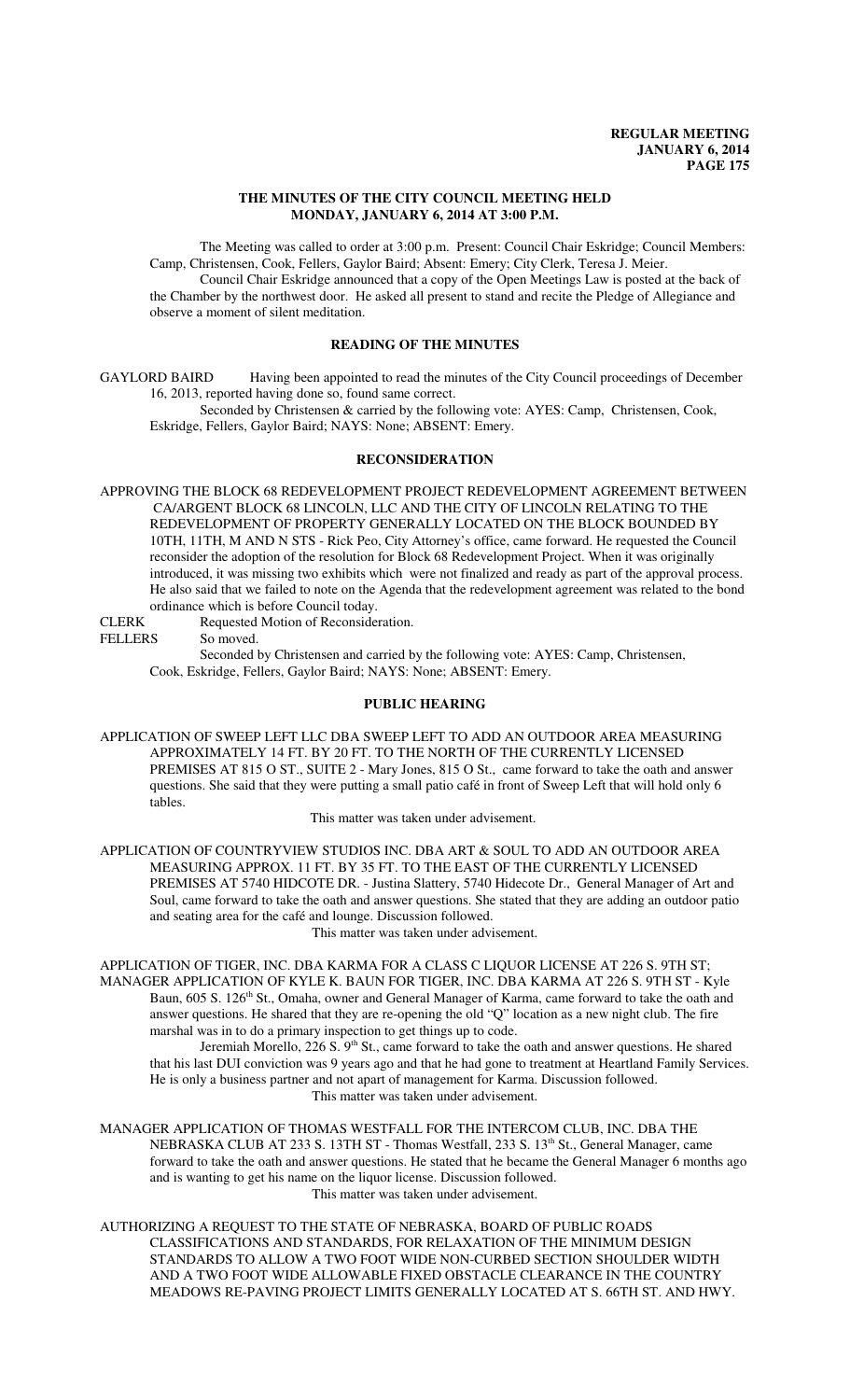2.- Roger Figard, Public Works and Utilities, came forward to answer questions. He shared that we're here today to talk about repairing and reconstructing portions of residential streets in Country Meadows, primarily 66<sup>th</sup> street. In an attempt to reduce the project cost and impacts to the abutting property, Public Works and Utilities is supportive of reconstructing the existing roadway. He also stated that Board of Public Roads has a process where they can request a waiver for a relaxation of design standards. Prior to starting a public process in discussions and negotiation, he believes it would be prudent to request the relaxation process from the Board before we start another public dialog with the neighborhood. Discussion followed. This matter was taken under advisement.

# **COUNCIL ACTION**

# **REPORTS OF CITY OFFICERS**

APPROVING A MULTI-YEAR CONTRACT BETWEEN THE COMMUNITY HEALTH ENDOWMENT OF LINCOLN AND THE LINCOLN-LANCASTER COUNTY HEALTH DEPARTMENT FOR A TOTAL GRANT AWARD OF \$60,000 TO UTILIZE GROUP PURCHASE TO PROCURE LOW/NO COST DIABETIC SUPPLIES FOR POOR, UNINSURED, AND HOMELESS CLIENTS OF SAFETY NET PROVIDERS FOR A PERIOD OF JANUARY 1, 2014 THROUGH DECEMBER 31, 2016 - CLERK read the following resolution, introduced by Trent Fellers, who moved its adoption:

A-88013 BE IT RESOLVED by the City Council of the City of Lincoln, Nebraska:

That the attached Grant Contract between the City of Lincoln, on behalf of the Lincoln-Lancaster County Health Department and the Community Health Endowment of Lincoln for a total grant award of \$60,000 to utilize group purchase to procure low/no cost diabetic supplies for poor, uninsured and homeless clients of safety net providers for a term of January 1, 2014 through December 2016, upon the terms and conditions set forth in said Service Agreement, which is attached hereto marked as Attachment "A", is hereby approved and the Mayor is authorized to execute the same on behalf of the City of Lincoln.

The City Clerk is directed to forward one fully executed original of said Grant Contract to Judy Halstead, Lincoln-Lancaster County Health Department Director, for transmittal to the Community Health Endowment of Lincoln.

Introduced by Trent Fellers

Seconded by Christensen and carried by the following vote: AYES: Camp, Christensen, Cook, Eskridge, Fellers, Gaylor Baird; NAYS: None; ABSENT: Emery.

APPOINTING JANET GOODMAN-BANKS TO THE STARTRAN ADVISORY BOARD FOR A TERM EXPIRING OCTOBER 20, 2016 - CLERK read the following resolution, introduced by Trent Fellers, who moved its adoption:<br>A-88014 BE IT RES

BE IT RESOLVED by the City Council of the City of Lincoln, Nebraska:

That the appointment of Janet Goodman-Banks to the StarTran Advisory Board for a term expiring October 20, 2016, is hereby approved.

Introduced by Trent Fellers

Seconded by Christensen and carried by the following vote: AYES: Camp, Christensen, Cook, Eskridge, Fellers, Gaylor Baird; NAYS: None; ABSENT: Emery.

- MAYOR'S VETO MESSAGE ON RESOLUTION A-88006 RE-ADOPTING THE WATER SYSTEM IMPACT FEE SCHEDULE, WATER DISTRIBUTION IMPACT FEE SCHEDULE, WASTEWATER IMPACT FEE SCHEDULE, ARTERIAL ST. IMPACT FEE SCHEDULE, AND NEIGHBORHOOD PARK AND TRAIL IMPACT FEE SCHEDULE WITHOUT ANY ADJUSTMENT FOR INFLATION UNTIL JULY 1, 2014 - CLERK presented said report which was placed on file in the Office of the City Clerk.
- CLERK'S LETTER AND MAYOR'S APPROVAL OF RESOLUTIONS AND ORDINANCES PASSED BY THE CITY COUNCIL ON DECEMBER 16, 2013 - CLERK presented said report which was placed on file in the Office of the City Clerk.

ASSESSMENT RESOLUTIONS FOR BOARD OF EQUALIZATION GROUP I - CLERK read the resolutions, introduced by Gaylor Baird, who moved their adoption. Seconded by Christensen and carried by the following vote: AYES: Camp, Christensen, Cook, Eskridge, Fellers, Gaylor Baird; NAYS: None; ABSENT: Emery.

REPORT FROM CITY TREASURER OF 911 SURCHARGE FOR THE TIME PERIOD OF JUNE, 2013 THROUGH DECEMBER, 2013 - CLERK presented said report which was placed on file in the Office of the City Clerk. **(20-02)**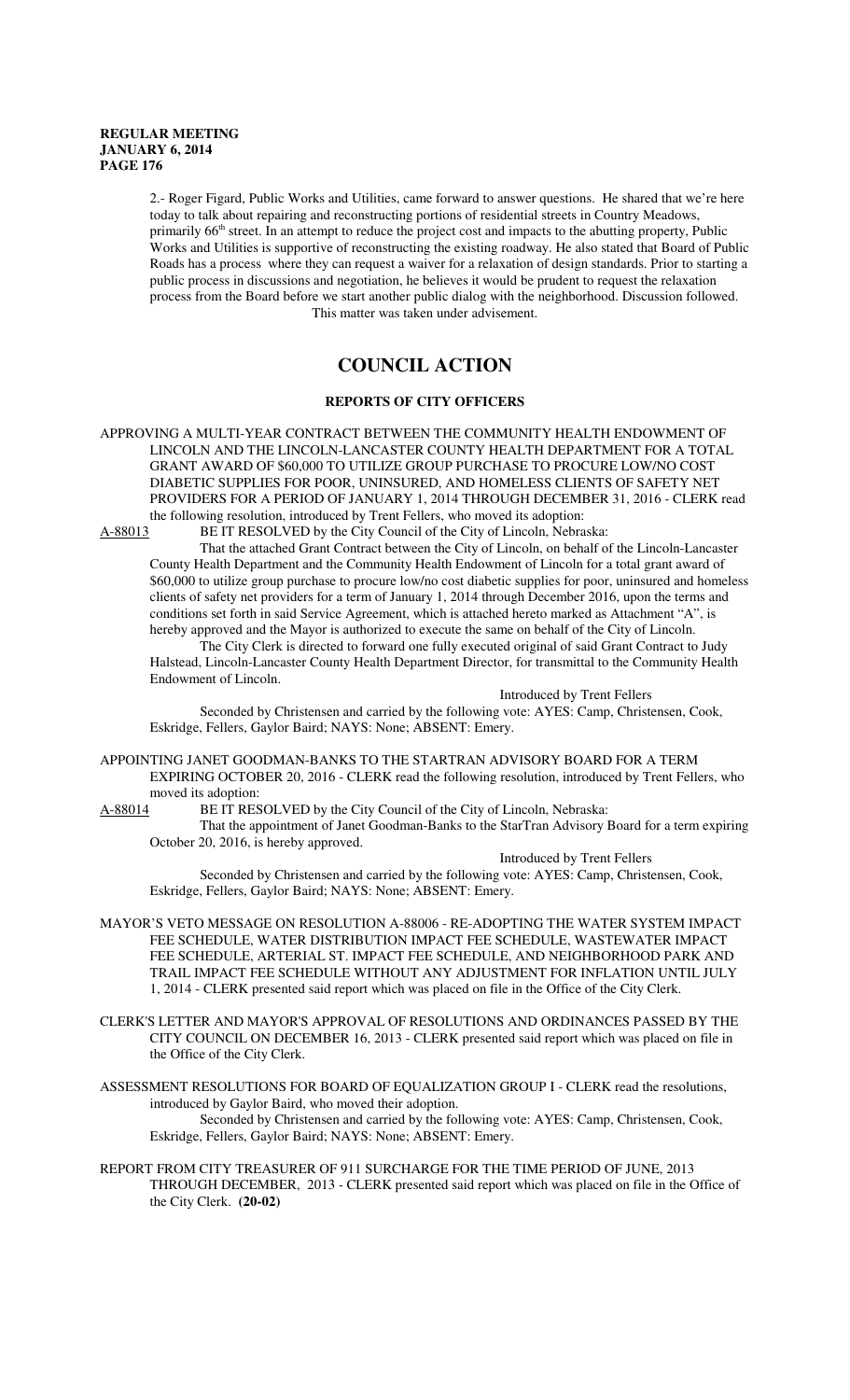#### **PETITIONS & COMMUNICATIONS**

- SETTING THE HEARING DATE OF MON., JAN. 27, 2014 AT 5:30 P.M. ON THE APPLICATION OF EMPYREAN BREWING CO. DBA EMPYREAN BREWING CO. FOR A CLASS L (BREW PUB) LIQUOR LICENSE AT 300 S. 7TH ST - CLERK read the following resolution, introduced by Leirion Gaylor Baird, who moved for its adoption:
- A-88015 BE IT RESOLVED by the City Council, of the City of Lincoln, that a hearing date is hereby set for Monday, January 27, 2014, at 5:30 p.m. or as soon thereafter as possible in the City Council Chambers, County-City Building, 555 S. 10th St., Lincoln, NE for the application of Empryean Brewing Co. dba Empyrean Brewing Co. for a Class L liquor license located at 300 S. 7th Street.

If the Police Dept. is unable to complete the investigation by said time, a new hearing date will be set.

Introduced by Gaylor Baird

Seconded by Christensen and carried by the following vote: AYES: Camp, Christensen, Cook, Eskridge, Fellers, Gaylor Baird; NAYS: None; ABSENT: Emery.

- SETTING THE HEARING DATE OF MON., JAN. 27, 2014 AT 5:30 P.M. ON THE APPLICATION OF HERGERT OIL CO. DBA SUPER C FOR A CLASS D LIQUOR LICENSE AT 501 W. A ST. - CLERK
- read the following resolution, introduced by Leirion Gaylor Baird, who moved for its adoption:<br>A-88016 BE IT RESOLVED by the City Council, of the City of Lincoln, that a hearing date is h BE IT RESOLVED by the City Council, of the City of Lincoln, that a hearing date is hereby set for Monday, January 27, 2014, at 5:30 p.m. or as soon thereafter as possible in the City Council Chambers, County-City Building, 555 S. 10th St., Lincoln, NE for the application of Hergert Oil Co. dba Super C for a Class D liquor license located at 501 West A Street.
	- If the Police Dept. is unable to complete the investigation by said time, a new hearing date will be set.

Introduced by Gaylor Baird

Seconded by Christensen and carried by the following vote: AYES: Camp, Christensen, Cook, Eskridge, Fellers, Gaylor Baird; NAYS: None; ABSENT: Emery.

#### **PLACED ON FILE IN THE OFFICE OF THE CITY CLERK:**

Administrative Amendment 13061 to Change of Zone 3134D, Willow Springs PUD, requested by Engineering Design Consultants & approved by the Planning Director on Dec. 20, 2013, increasing the floor area from 12,000 sq. ft. of medical office to 11,850 sq. ft. of medical office & 900 sq. ft. of office, for a total of 12,750 sq. ft. of floor area, on property generally located near S. 78th St. & Pioneers Blvd. Administrative Amendment 13082 to Change of Zone 04075D, Village Gardens PUD, requested by Olsson Assoc. & approved by the Planning Director on Dec. 20, 2013, adjusting the min. lot width from 35' to 33' for the Type C - Small Single-Family dwelling type on Page 21 of the Development Plan, on property generally located near S. 56th St. & Pine Lake Rd.

# **LIQUOR RESOLUTIONS**

MANAGER APPLICATION OF SAVANNA CARMAN FOR TRIPLE D LLC DBA DINO'S EASTSIDE GRILLE AT 2901 S. 84TH ST., SUITE L - PRIOR to reading:

CAMP Moved to continue Public Hearing and Action for one week to 01/13/14.

Seconded by Fellers & carried by the following vote: AYES: Camp, Christensen, Cook, Eskridge, Fellers, Gaylor Baird; NAYS: None; ABSENT: Emery.

APPLICATION OF SWEEP LEFT LLC DBA SWEEP LEFT TO ADD AN OUTDOOR AREA MEASURING APPROXIMATELY 14 FT. BY 20 FT. TO THE NORTH OF THE CURRENTLY LICENSED PREMISES AT 815 O ST., SUITE 2 - CLERK read the following resolution, introduced by Jon Camp, who moved its adoption for approval:

A-88017 BE IT RESOLVED by the City Council of the City of Lincoln, Nebraska:

That after hearing duly had as required by law, consideration of the facts of this application, the Nebraska Liquor Control Act, and the pertinent City ordinances, the City Council recommends that the application of Sweep Left, LLC dba Sweep Left to expand its licensed premises by the addition of an outside area measuring approximately 14 feet by 20 feet to the north of the presently licensed premises located at 815 O Street, Suite 2, Lincoln, Nebraska, be approved with the condition that the premises complies in every respect with all City and State regulations, specifically the Smoking Regulation Act and the Nebraska Clean Indoor Air Act.

BE IT FURTHER RESOLVED that the City Clerk is directed to transmit a copy of this resolution to the Nebraska Liquor Control Commission.

Introduced by Jon Camp

Seconded by Fellers & carried by the following vote: AYES: Camp, Christensen, Cook, Eskridge, Fellers, Gaylor Baird; NAYS: None; ABSENT: Emery.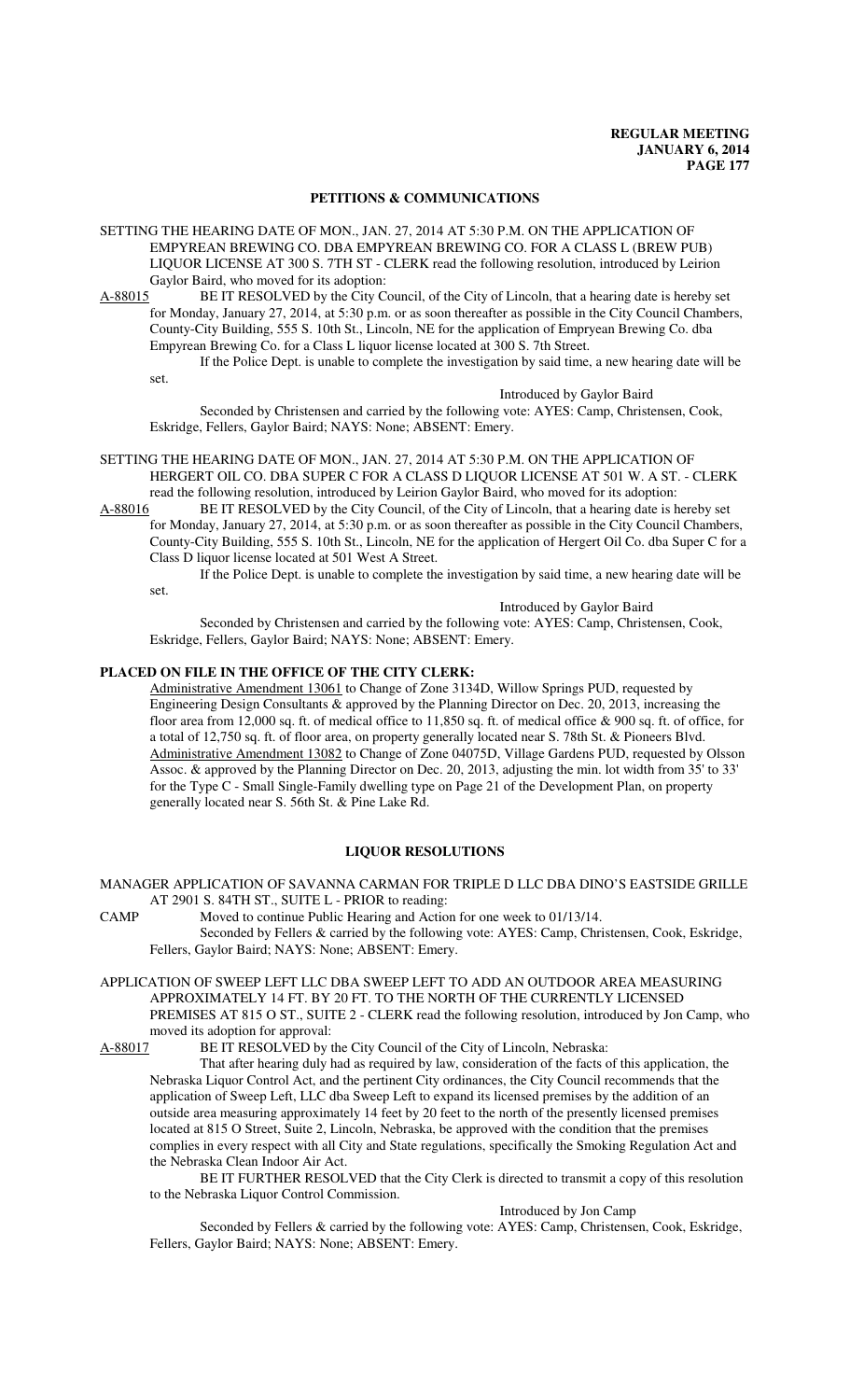APPLICATION OF COUNTRYVIEW STUDIOS INC. DBA ART & SOUL TO ADD AN OUTDOOR AREA MEASURING APPROX. 11 FT. BY 35 FT. TO THE EAST OF THE CURRENTLY LICENSED PREMISES AT 5740 HIDCOTE DR- CLERK read the following resolution, introduced by Jon Camp, who moved its adoption for approval:<br>A-88018 BE IT RESOLVED by t

BE IT RESOLVED by the City Council of the City of Lincoln, Nebraska:

That after hearing duly had as required by law, consideration of the facts of this application, the Nebraska Liquor Control Act, and the pertinent City ordinances, the City Council recommends that the application of Countryview Studios, Inc. dba Art & Soul to expand its licensed premises by the addition of an outside area measuring approximately 11 feet by 35 feet to the east of the presently licensed premises located at 5740 Hidcote Drive, Lincoln, Nebraska, be approved with the condition that the premises complies in every respect with all City and State regulations, specifically the Smoking Regulation Act and the Nebraska Clean Indoor Air Act.

BE IT FURTHER RESOLVED that the City Clerk is directed to transmit a copy of this resolution to the Nebraska Liquor Control Commission.

Introduced by Jon Camp

Seconded by Fellers & carried by the following vote: AYES: Camp, Christensen, Cook, Eskridge, Fellers, Gaylor Baird; NAYS: None; ABSENT: Emery.

APPLICATION OF TIGER, INC. DBA KARMA FOR A CLASS C LIQUOR LICENSE AT 226 S. 9TH ST - CLERK read the following resolution, introduced by Jon Camp, who moved its adoption for approval:

A-88019 BE IT RESOLVED by the City Council of the City of Lincoln, Nebraska: That after hearing duly had as required by law, consideration of the facts of this application, the Nebraska Liquor Control Act, and the pertinent City ordinances, the City Council recommends that the application of Tiger, Inc. dba Karma for a Class "C" liquor license at 226 South 9th Street, Lincoln,

Nebraska, for the license period ending October 31, 2014, be approved with the condition that: 1. Applicant must successfully complete the responsible beverage server training course

required by Section 5.04.035 of the Lincoln Municipal Code within 30 days of approval of this resolution. 2. All employees must possess a valid Responsible Beverage Server/Seller Permit as required by Section 5.04.124 of the Lincoln Municipal Code.

3. The premises must comply in every respect with all city and state regulations.

The City Clerk is directed to transmit a copy of this resolution to the Nebraska Liquor Control Commission.

Introduced by Jon Camp

Seconded by Fellers & carried by the following vote: AYES: Camp, Christensen, Cook, Eskridge, Fellers, Gaylor Baird; NAYS: None; ABSENT: Emery.

MANAGER APPLICATION OF KYLE K. BAUN FOR TIGER, INC. DBA KARMA AT 226 S. 9TH ST - CLERK read the following resolution, introduced by Jon Camp, who moved its adoption for approval:

A-88020 WHEREAS, Tiger, Inc. dba Karma located at 226 South 9th Street, Lincoln, Nebraska has been approved for a Retail Class "C" liquor license, and now requests that Kyle K. Baun be named manager; WHEREAS, Kyle K. Baun appears to be a fit and proper person to manage said business.

NOW, THEREFORE, BE IT RESOLVED by the City Council of the City of Lincoln, Nebraska: That after hearing duly had as required by law, consideration of the facts of this application, the Nebraska Liquor Control Act, and the pertinent City ordinances, the City Council recommends that Kyle K. Baun be approved as manager of this business for said licensee. The City Clerk is directed to transmit a copy of this resolution to the Nebraska Liquor Control Commission.

Introduced by Jon Camp

Seconded by Fellers & carried by the following vote: AYES: Camp, Christensen, Cook, Eskridge, Fellers, Gaylor Baird; NAYS: None; ABSENT: Emery.

APPLICATION OF JSD LLC DBA HUSKERVILLE PUB & PIZZA FOR THE ADDITION OF A CATERING LICENSE TO IT CLASS C LIQUOR LICENSE AT 2801 N.W. 48TH ST - CLERK read the following resolution, introduced by Jon Camp, who moved its adoption for approval:

A-88021 BE IT RESOLVED by the City Council of the City of Lincoln, Nebraska:

That after hearing duly had as required by law, consideration of the facts of this application, the Nebraska Liquor Control Act, and the pertinent City ordinance, the City Council recommends that the application of JSD, LLC dba Huskerville Pub & Pizza for the issuance of a Catering Permit to the existing liquor license, located at 2801 N.W. 48th Street, Lincoln, Nebraska, be approved with the condition that the premises complies in every respect with all city and state regulations.

BE IT FURTHER RESOLVED that a copy of this resolution be transmitted by the City Clerk to the Nebraska Liquor Control Commission.

Introduced by Jon Camp

Seconded by Fellers & carried by the following vote: AYES: Camp, Christensen, Cook, Eskridge, Fellers, Gaylor Baird; NAYS: None; ABSENT: Emery.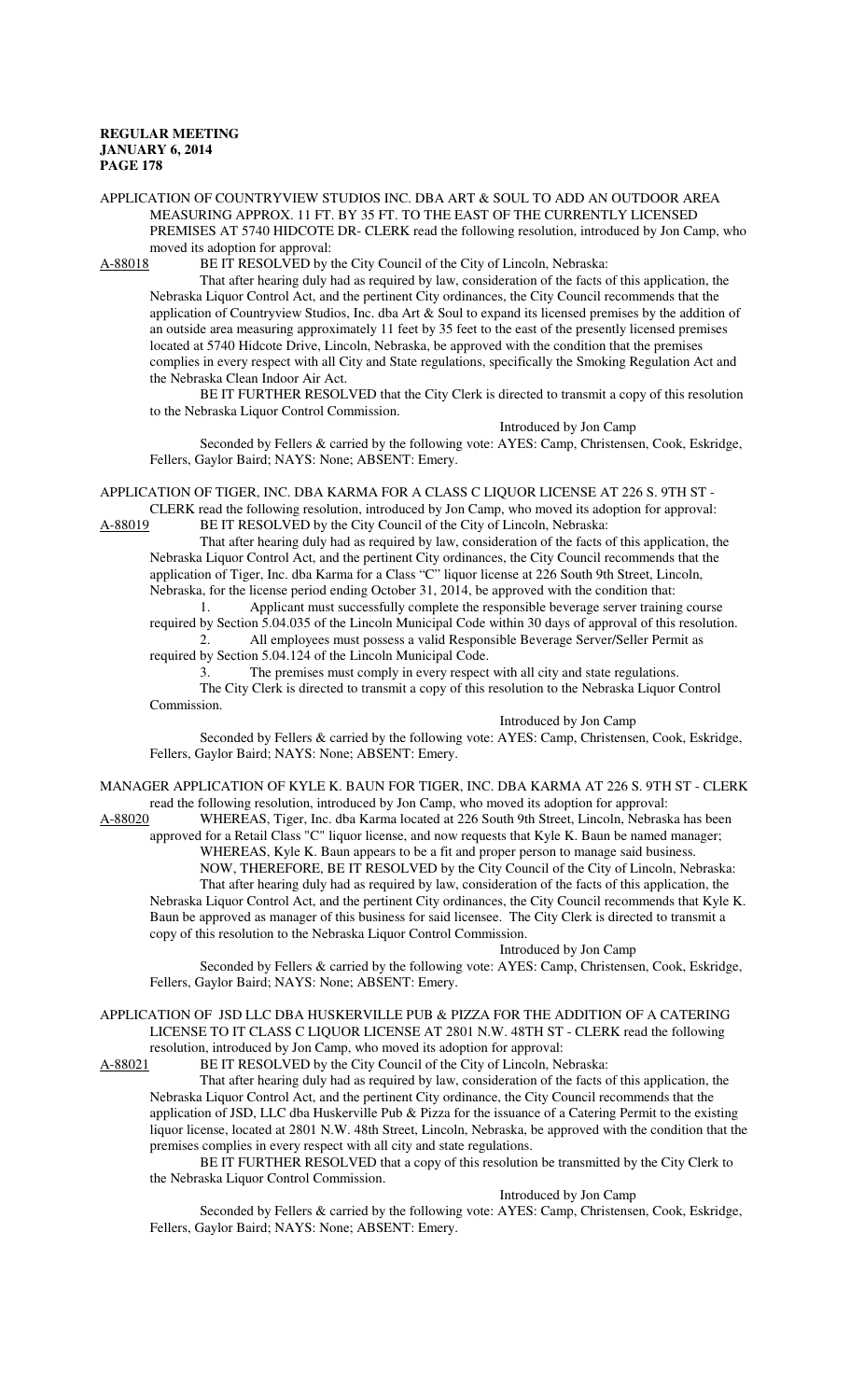MANAGER APPLICATION OF THOMAS WESTFALL FOR THE INTERCOM CLUB, INC. DBA THE NEBRASKA CLUB AT 233 S. 13TH ST - CLERK read the following resolution, introduced by Jon Camp, who moved its adoption for approval:

A-88022 WHEREAS, The Intercom Club, Inc. dba The Nebraska Club located at 233 South 13th Street, Lincoln, Nebraska has been approved for a Retail Class "C" liquor license, and now requests that Thomas Westfall be named manager;

WHEREAS, Thomas Westfall appears to be a fit and proper person to manage said business. NOW, THEREFORE, BE IT RESOLVED by the City Council of the City of Lincoln, Nebraska: That after hearing duly had as required by law, consideration of the facts of this application, the Nebraska Liquor Control Act, and the pertinent City ordinances, the City Council recommends that Thomas Westfall be approved as manager of this business for said licensee. The City Clerk is directed to transmit a copy of this resolution to the Nebraska Liquor Control Commission.

Introduced by Jon Camp

Seconded by Fellers & carried by the following vote: AYES: Camp, Christensen, Cook, Eskridge, Fellers, Gaylor Baird; NAYS: None; ABSENT: Emery.

### **ORDINANCES - 2ND READING & RELATED RESOLUTIONS (as required) - NONE.**

#### **PUBLIC HEARING - RESOLUTIONS**

AUTHORIZING A REQUEST TO THE STATE OF NEBRASKA, BOARD OF PUBLIC ROADS CLASSIFICATIONS AND STANDARDS, FOR RELAXATION OF THE MINIMUM DESIGN STANDARDS TO ALLOW A TWO FOOT WIDE NON-CURBED SECTION SHOULDER WIDTH AND A TWO FOOT WIDE ALLOWABLE FIXED OBSTACLE CLEARANCE IN THE COUNTRY MEADOWS RE-PAVING PROJECT LIMITS GENERALLY LOCATED AT SOUTH 66TH STREET AND HIGHWAY 2 - CLERK read the following resolution, introduced by Trent Fellers, who moved its adoption:

A-88023 WHEREAS, the State of Nebraska, Board of Public Roads Classifications and Standards has established minimum design standards for Urban Local Streets, including a minimum design standard of six feet for Non-Curbed Section Shoulder Width and a Fixed Obstacle Clearance minimum design standard of eight feet for mailboxes, open channel drainage ditches, culverts and manhole structures and non-standard ditch slopes; and

WHEREAS, the existing Urban Local Streets within the Country Meadows neighborhood, generally located at South 66th Street and Highway 2, have a two foot wide non-curbed section shoulder width and a two foot wide allowable fixed obstacle clearance and thus do not meet the State minimum design standards; and

WHEREAS, the City of Lincoln desires to request a relaxation of the Standards by the Board of Public Roads Classification and Standards to allow the Urban Local Streets in the Country Meadows neighborhood to be improved ("Country Meadows Re-Paving Project") by removing the existing 22 foot wide asphalt pavement, re-pave with 22 feet of concrete pavement and leave the existing shoulders and open-channel ditch drainage system in place, in order to reduce the overall project costs and minimize cost impacts of roadway improvements on adjacent properties; and

WHEREAS, the City of Lincoln believes that the granting of such a relaxation will not impair the safety of traffic within the limits of these projects.

NOW, THEREFORE, BE IT RESOLVED by the City Council of the City of Lincoln, Nebraska: Pursuant to Neb. Rev. Stat. § 39-2113(6) (Reissue 2008), the City of Lincoln does hereby request the Board of Public Roads Classifications and Standards to grant a relaxation to the above described minimum design standards to allow a two foot wide non-curbed section shoulder width and a two foot wide allowable fixed obstacle clearance for the Urban Local Streets being improved under the Country Meadows Re-Paving Project.

BE IT FURTHER RESOLVED that the Director of Public Works and Utilities is hereby authorized and directed to forward a copy of this Resolution to the Board of Public Roads Classifications and Standards as a part of the City of Lincoln's request for minimum design standard relaxation. Introduced by Trent Fellers

Seconded by Christensen & carried by the following vote: AYES: Camp, Christensen, Cook, Eskridge, Fellers, Gaylor Baird; NAYS: None; ABSENT: Emery.

# **ORDINANCES - 3<sup>RD</sup>** READING & RELATED RESOLUTIONS (as required)

AMENDING THE CLASS TITLE AND PAY SCHEDULE FOR THE EMPLOYEE GROUP WHOSE CLASSIFICATIONS ARE ASSIGNED TO THE PAY RANGE PREFIXED BY THE LETTER "A" BY CHANGING THE TITLE AND PAY RANGE OF FORESTRY SUPERVISOR TO COMMUNITY OPERATIONS FORESTER - CLERK read an ordinance, introduced by Doug Emery, amending Section 1 of Ordinance No. 19904 passed August 12, 2013, relating to the pay schedules of employees whose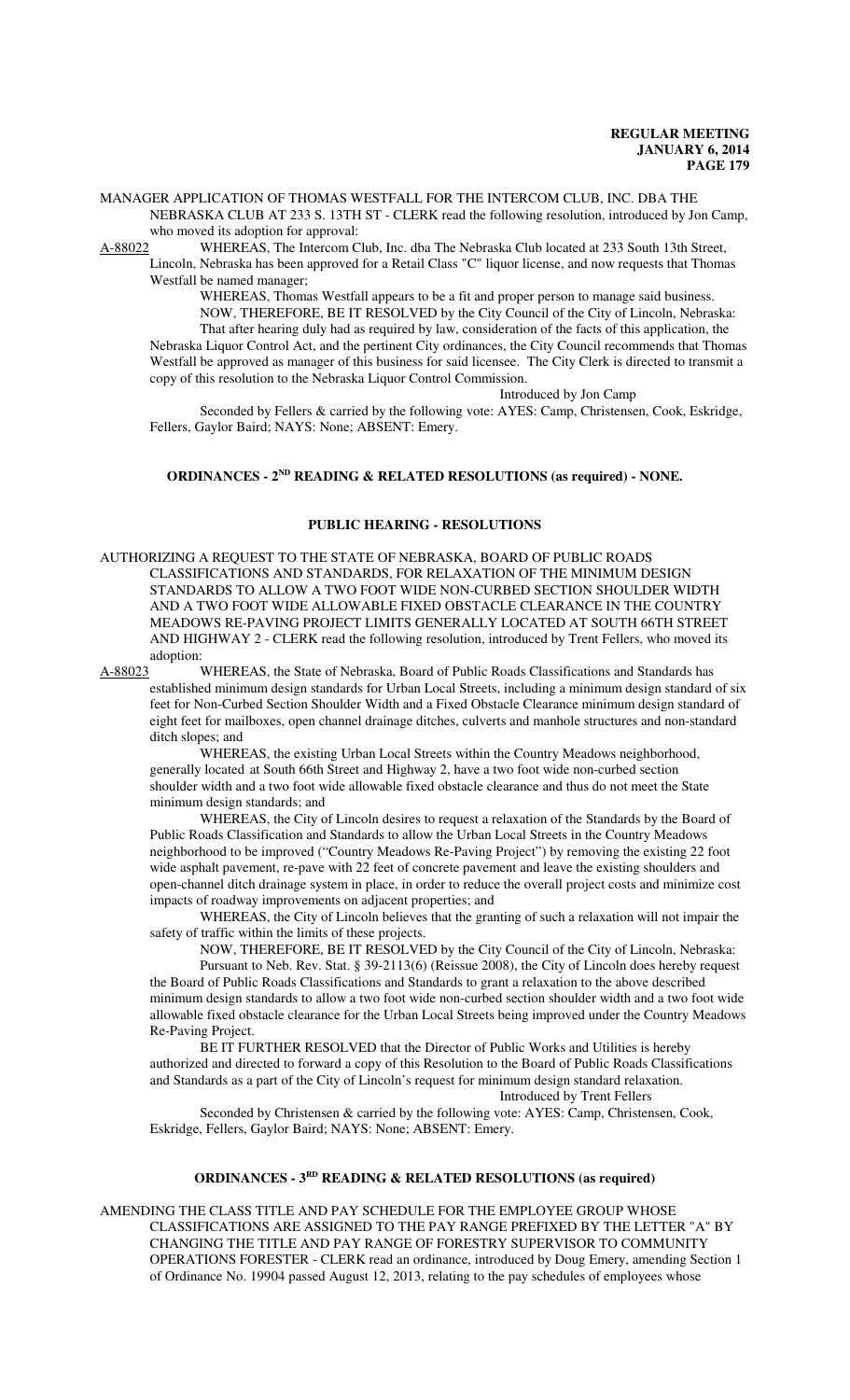classifications are assigned to the pay range which is prefixed by the letter "A," by changing the Class Title for the current job classification "Forest Supervisor" to "Community Operations Forester" and amending the pay range of said classification from (A12) to (A13), the third time.<br>FELLERS Moved to pass the ordinance as read.

Moved to pass the ordinance as read.

Seconded by Christensen and carried by the following vote: AYES: Camp, Christensen, Cook, Eskridge, Fellers, Gaylor Baird; NAYS: None; ABSENT: Emery.

This ordinance, being numbered **#19974**, is recorded in Ordinance book #28, Page .

AMENDING CHAPTER 2.76 OF THE LINCOLN MUNICIPAL CODE RELATING TO PERSONNEL RULES AND REGULATIONS TO INCLUDE PROVISIONS FOR EMPLOYEES WITH A PAY RANGE PREFIXED BY THE LETTER "M" THAT WERE PREVIOUSLY INCLUDED IN THE MANAGEMENT COMPENSATION PLAN BY AMENDING SECTION 2.76.155 TO INCLUDE PROVISIONS FOR LONGEVITY PAY FOR EMPLOYEES WITH A PAY RANGE PREFIXED BY THE LETTER "M"; ADDING A NEW SECTION NUMBERED 2.76.160 TO PROVIDE FOR THE AWARD OF VARIABLE MERIT INCREASES FOR EMPLOYEES WITH A PAY RANGE PREFIXED BY THE LETTER "M"; AND AMENDING SECTION 2.76.395 TO INCLUDE VACATION LEAVE FOR EMPLOYEES WITH A PAY RANGE PREFIXED BY THE LETTER "M" - CLERK read an ordinance, introduced by Doug Emery, amending Chapter 2.76 of the Lincoln Municipal Code relating to Personnel Rules and Regulations to include provisions for employees with a pay range prefixed by the letter "M" that were previously included in the Management Compensation Plan by amending Section 2.76.155 to include provisions for longevity pay for employees with a pay range prefixed by the letter "M"; adding a new section numbered 2.76.160 to provide for the award of variable merit increases for employees with a pay range prefixed by the letter "M"; amending Section 2.76.395 to include vacation leave for employees with a pay range prefixed by the letter "M"; and repealing Sections 2.76.155 and 2.76.395 of the Lincoln Municipal Code as hitherto existing, the third time.<br>FELLERS Moved to pass the ordinance as read.

Moved to pass the ordinance as read.

Seconded by Christensen and carried by the following vote: AYES: Camp, Christensen, Cook, Eskridge, Fellers, Gaylor Baird; NAYS: None; ABSENT: Emery.

This ordinance, being numbered **#19975**, is recorded in Ordinance Book #28, Page .

AMENDING CHAPTER 2.78 OF THE LINCOLN MUNICIPAL CODE RELATING TO THE MANAGEMENT COMPENSATION PLAN BY AMENDING SECTION 2.78.010 TO REMOVE EMPLOYEES WITH A PAY RANGE PREFIXED BY THE LETTER "M" FROM THE MANAGEMENT COMPENSATION PLAN; BY AMENDING SECTION 2.78.020 TO REMOVE ANNUAL LEAVE PROVISIONS FOR EMPLOYEES WITH A PAY RANGE PREFIXED BY THE LETTER "M"; AMENDING SECTION 2.78.025 TO REMOVE PROVISIONS FOR MERIT INCREASES FOR EMPLOYEES WITH A PAY RANGE PREFIXED BY THE LETTER "M"; REPEALING SECTION 2.78.027, TO REMOVE LONGEVITY PAY PROVISIONS FOR EMPLOYEES WITH A PAY RANGE PREFIXED BY THE LETTER "M"; AND AMENDING SECTION 2.78.030 TO REMOVE SICK LEAVE PROVISIONS FOR EMPLOYEES WITH A PAY RANGE PREFIXED BY THE LETTER "M" - CLERK read an ordinance, introduced by Doug Emery, amending Chapter 2.78 of the Lincoln Municipal Code relating to the Management Compensation Plan by amending Section 2.78.010 to remove employees with a pay range prefixed by the letter "M" from the Management Compensation Plan; by amending Section 2.78.020 to remove annual leave provisions for employees with a pay range prefixed by the letter "M"; amending Section 2.78.025 to remove provisions for merit increases for employees with a pay range prefixed by the letter "M"; repealing Section 2.78.027, to remove longevity pay provisions for employees with a pay range prefixed by the letter "M"; amending Section 2.78.030 to remove sick leave provisions for employees with a pay range prefixed by the letter "M"; and repealing Sections 2.78.010, 2.78.020, 2.78.030, and 2.78.030 of the Lincoln Municipal Code as hitherto existing, the third time.

FELLERS Moved to pass the ordinance as read.

Seconded by Christensen and carried by the following vote: AYES: Camp, Christensen, Cook, Eskridge, Fellers, Gaylor Baird; NAYS: None; ABSENT: Emery.

This ordinance, being numbered **#19976**, is recorded in Ordinance Book #28, Page .

APPROVING A REAL ESTATE SALES AGREEMENT BETWEEN THE CITY OF LINCOLN AND HABITAT FOR HUMANITY INC. FOR THE SALE OF CITY OWNED PROPERTY GENERALLY LOCATED AT 1427 N. 25TH ST. FOR AN AMOUNT OF \$20,000.00 - CLERK read an ordinance, introduced by Doug Emery, approving a Real Estate Sales Agreement between the City of Lincoln and Lincoln/Lancaster County Habitat for Humanity Inc. authorizing the sale of property generally located at 1427 North 25<sup>th</sup> Street, the third time.<br>FELLERS Moved to pa

Moved to pass the ordinance as read.

Seconded by Christensen and carried by the following vote: AYES: Camp, Christensen, Cook, Eskridge, Fellers, Gaylor Baird; NAYS: None; ABSENT: Emery.

This ordinance, being numbered **#19977**, is recorded in Ordinance Book #28, Page .

AUTHORIZING THE ISSUANCE OF TAX ALLOCATION BONDS WITH A TOTAL NOT TO EXCEED THE AMOUNT OF \$8,116,515 FOR THE CITY OF LINCOLN, BLOCK 68 REDEVELOPMENT PROJECT IN GREATER DOWNTOWN LINCOLN - PRIOR to reading: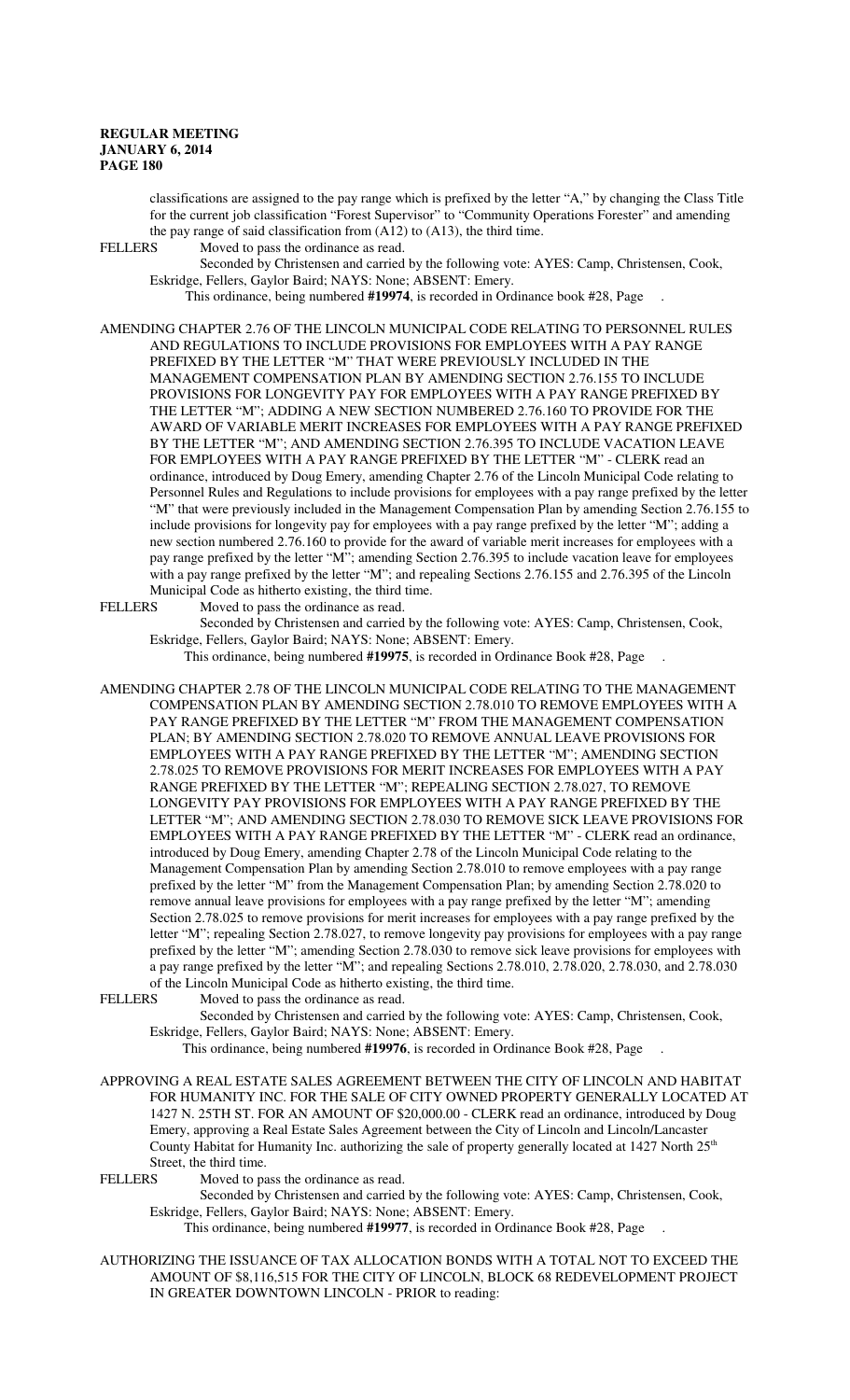FELLERS Moved to Amend #1 to Bill No. 13-162 by accepting a substitute ordinance. Seconded by Christensen and carried by the following vote: AYES: Camp, Christensen, Cook, Eskridge, Fellers, Gaylor Baird; NAYS: None; ABSENT: Emery.

- CLERK Read an ordinance, introduced by Doug Emery, authorizing and providing for the issuance of City of Lincoln, Nebraska tax allocation bonds, notes or other obligations, in one or more taxable or tax-exempt series, in an aggregate principal amount not to exceed \$8,511,000 for the purpose of (1) paying the costs of acquiring, purchasing, constructing, reconstructing, improving, extending, rehabilitating, installing, equipping, furnishing and completing certain improvements within the City's Block 68 Redevelopment Project area, including acquiring any real estate and/or interests in real estate in connection therewith, and (2) paying the costs of issuance thereof; prescribing the form and certain details of the bonds, notes or other obligations; pledging certain tax revenue and other revenue to the payment of the principal of and interest on the bonds, notes or other obligations as the same become due; limiting payment of the bonds, notes or other obligations to such tax revenues; creating and establishing funds and accounts; delegating, authorizing and directing the Finance Director to exercise his independent discretion and judgment in determining and finalizing certain terms and provisions of the bonds, notes or other obligations not specified herein; taking other actions and making other covenants and agreements in connection with the foregoing; and related matters, the third time.
- FELLERS Moved to pass the ordinance as amended.

Seconded by Christensen and carried by the following vote: AYES: Camp, Christensen, Cook, Eskridge, Fellers, Gaylor Baird; NAYS: None; ABSENT: Emery.

This ordinance, being numbered **#19978**, is recorded in Ordinance Book #28, Page .

CHANGE OF ZONE 13025 – APPLICATION OF ADVANCED CHIROPRACTIC SOLUTIONS FOR A CHANGE OF ZONE FROM R-2 RESIDENTIAL DISTRICT TO R-T RESIDENTIAL TRANSITION DISTRICT, ON PROPERTY GENERALLY LOCATED AT THE NORTHEAST CORNER OF S. 10TH ST. AND HIGH ST. (RELATED ITEMS: 13-163, 13R-290) - CLERK read an ordinance, introduced by Doug Emery, amending the Lincoln Zoning District Maps adopted by reference and made a part of Title 27 of the Lincoln Municipal Code, pursuant to Section 27.05.020 of the Lincoln Municipal Code, by changing the boundaries of the districts established and shown thereon, the third time.

FELLERS Moved to pass the ordinance as read.

Seconded by Christensen and carried by the following vote: AYES: Camp, Christensen, Cook, Eskridge, Fellers, Gaylor Baird; NAYS: None; ABSENT: Emery.

This ordinance, being numbered **#19979,** is recorded in Ordinance Book #28, Page .

USE PERMIT 13010 – APPLICATION OF ADVANCED CHIROPRACTIC SOLUTIONS TO DEVELOP APPROXIMATELY 4,700 SQ. FT. OF OFFICE/MEDICAL SPACE, WITH A REQUEST TO WAIVE THE REQUIRED FRONT YARD SETBACKS ON PROPERTY GENERALLY LOCATED AT THE NORTHEAST CORNER OF S. 10TH ST. AND HIGH ST. (RELATED ITEMS: 13-163, 13R-290) (ACTION DATE: 1/6/13) - CLERK read the following resolution, introduced by Doug Emery.

FELLERS Moved its adoption.

A-88024 WHEREAS, Donald E. Ganow, on behalf of Advanced Chiropractic Solutions, has submitted an application in accordance with Sections 27.28.090 of the Lincoln Municipal Code designated as Use Permit No. 13010 to allow approximately 4,700 square feet of office/medical space, with a request to reduce the front yard setbacks, on property generally located at the northeast corner of South 10th Street and High Street, and legally described as:

Lots 22, 23 and 24, Block 2, Barnes Addition, Lincoln, Lancaster County, Nebraska;

WHEREAS, the real property adjacent to the area included within the site plan for this commercial development will not be adversely affected; and

WHEREAS, said site plan together with the terms and conditions hereinafter set forth are consistent with the intent and purpose of Title 27 of the Lincoln Municipal Code to promote the public health, safety, and general welfare.

NOW, THEREFORE, BE IT RESOLVED by the City Council of the City of Lincoln, Nebraska: That the application of Donald E. Ganow, on behalf of Advanced Chiropractic Solutions, hereinafter referred to as "Permittee", to develop approximately 4,700 square feet of office/medical space on the property legally described above be and the same is hereby granted under the provisions of Section 27.28.090 and Section 27.64.010 of the Lincoln Municipal Code upon condition that construction and operation of said commercial development be in substantial compliance with said application, the site plan, and the following additional express terms, conditions, and requirements:

1. This permit approves 4,700 square feet of office/medical space and a reduction of the front yard setbacks from 25 feet to 23 feet for buildings along South 10th Street, from 25 feet to 10 feet for parking along South 10th Street, from 25 feet to 15 feet for buildings and parking along South 11th Street, and from 10 feet to 0 feet for parking along High Street.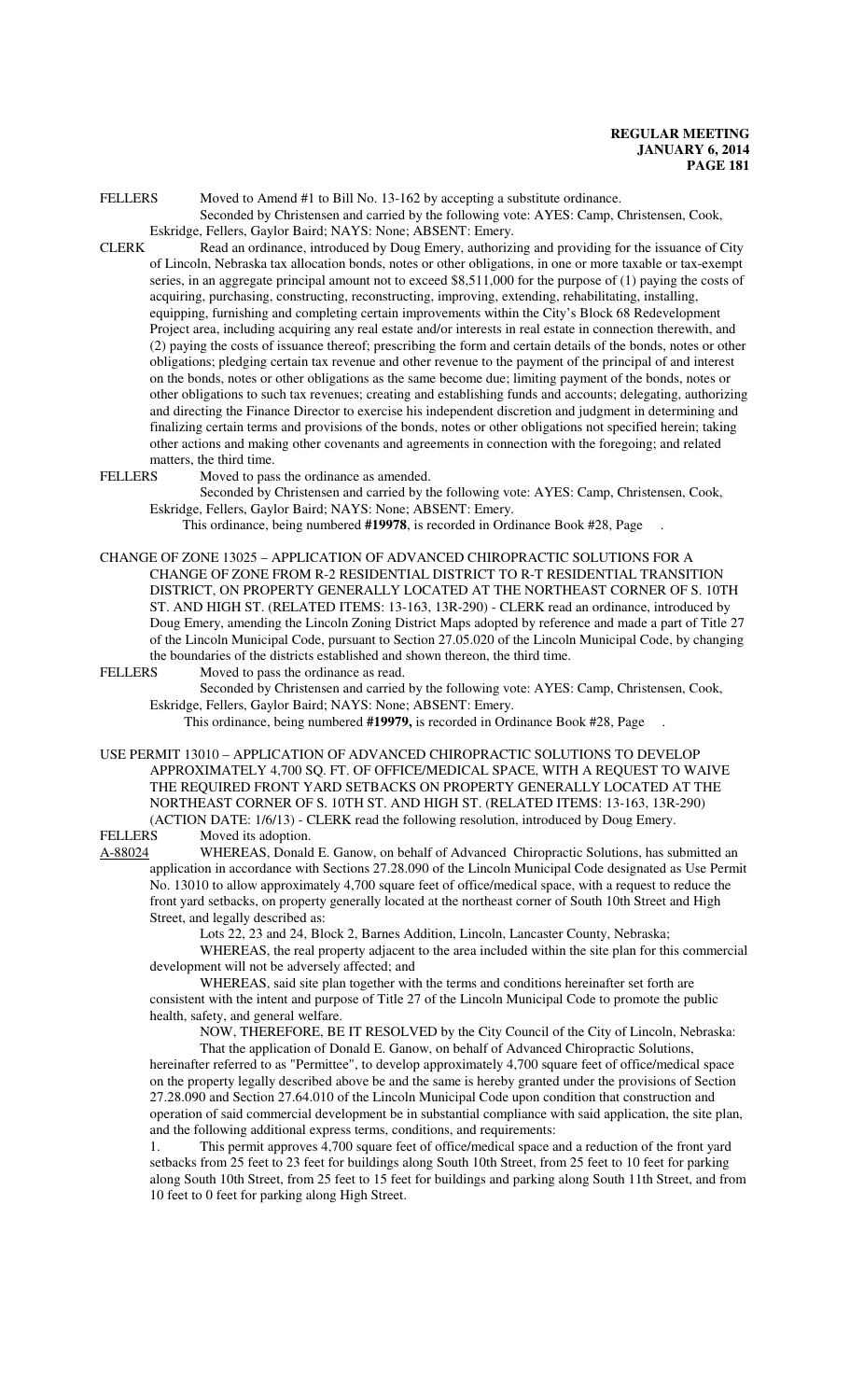2. The City Council must approve the associated request, Change of Zone 13025.<br>3. Before receiving building permits:

Before receiving building permits:

a. The Permittee shall cause to be prepared and submitted to the Planning Department a

revised and reproducible final plot plan including five copies with all required revisions as listed below: i. Change General Note #1 to state, "This Use Permit is approved for 4,700 square feet of office or medical office.'

ii. Change General Note #2 to state "Zoning is R-T."

iii. Show only the building envelope on the site plan not the specific building

footprint.

iv. Add to General Note # 5 (last Line), "Front yard setback adjacent to High Street shall be 0' for parking except a 2 foot parking overhang is required and can not cross the lot line."

v. Add to Note 14, "A pedestrian easement will be granted to the City of Lincoln and sidewalk installed by the Permittee at no expense to the City at the time South 10th Street is improved or a sidewalk is installed on the east side of 10th Street northwest of this property whichever occurs first."

vi. Add a note that a double row of landscaping will be provided along High Street and S. 11th Street to compensate for the reduced parking setback.

b. The required easements as shown on the site plan are recorded with the Register of Deeds.

c. The construction plans substantially comply with the approved plans.

4. Before occupying the buildings all development and construction shall have been completed in substantial compliance with the approved plans.

5. All privately-owned improvements, including landscaping, shall be permanently maintained by the Permittee.

6. The physical location of all setbacks and yards, buildings, parking and circulation elements, and similar matters must be in substantial compliance with the location of said items as shown on the approved site plan.

7. The terms, conditions, and requirements of this resolution shall run with the land and be binding upon the Permittee, its successors and assigns.

8. The Permittee shall sign and return the letter of acceptance to the City Clerk. This step should be completed within 60 days following the approval of the use permit. The City Clerk shall file a copy of the resolution approving the use permit and the letter of acceptance with the Register of Deeds, filing fees therefor to be paid in advance by the Permittee. Building permits will not be issued unless the letter of acceptance has been filed.

# Introduced by Doug Emery

Seconded by Christensen and carried by the following vote: AYES: Camp, Christensen, Cook, Eskridge, Fellers, Gaylor Baird; NAYS: None; ABSENT: Emery.

APPROVING A REAL ESTATE SALES AGREEMENT BETWEEN THE CITY OF LINCOLN AND TWO VISTA, LLC FOR THE SALE OF APPROXIMATELY 1.32 ACRES OF CITY OWNED PROPERTY GENERALLY LOCATED AT S. 67TH ST. AND PIONEERS BOULEVARD FOR AN AMOUNT OF \$387,275.00 - CLERK read an ordinance, introduced by Doug Emery, approving a Real Estate Sales Agreement between the City of Lincoln and Two Vista, LLC authorizing the sale of surplus property generally located at South  $67<sup>th</sup>$  Street and Pioneers Boulevard, the third time.<br>FELLERS Moved to pass the ordinance as read.

Moved to pass the ordinance as read.

Seconded by Christensen and carried by the following vote: AYES: Camp, Christensen, Cook, Eskridge, Fellers, Gaylor Baird; NAYS: None; ABSENT: Emery.

This ordinance, being numbered **#19980**, is recorded in Ordinance Book #28, Page .

# **ORDINANCES - 1ST READING & RELATED RESOLUTIONS (as required)**

CREATING A MAINTENANCE BUSINESS IMPROVEMENT DISTRICT FOR THE MAINTENANCE, REPAIR AND RECONSTRUCTION OF CERTAIN PUBLIC FACILITIES AND IMPROVEMENTS WITHIN THE AREA GENERALLY LOCATED ALONG THE WEST LINE OF OUTLOT C, WEST HAYMARKET ADDITION FROM APPROXIMATELY K STREET ON THE SOUTH, NORTH TO N STREET AND CONTINUING NORTH ALONG THE CENTER LINE OF PINNACLE ARENA DRIVE TO APPROXIMATELY 9TH AND 10TH STREETS, THENCE SOUTH TO R STREET, THENCE WEST TO 7TH STREET, THENCE SOUTH TO O STREET, THENCE EAST TO 8TH STREET, THENCE SOUTH TO THE ALLEY SOUTH OF N STREET, THENCE WEST TO THE EAST LINE OF OUTLOT C, WEST HAYMARKET ADDITION, TO BE KNOWN AS THE WEST HAYMARKET/DOWNTOWN MAINTENANCE BUSINESS IMPROVEMENT DISTRICT (WHM MAINTENANCE BID) AND PROVIDING FOR SPECIAL ASSESSMENTS TO BE IMPOSED WITHIN THE DISTRICT - CLERK read an ordinance, introduced by Leirioin Gaylor Baird, creating a business improvement district under the authority of the Business Improvement District Act (Neb. Rev. Stat. §19-4015 et. seq.) to be known as the West Haymarket/Downtown Maintenance Business Improvement District for the purpose of providing specified maintenance, repair and reconstruction of certain public facilities and improvements within the area generally located along the west line of Outlot C, West Haymarket Addition from approximately K Street on the south, north to N Street and continuing north along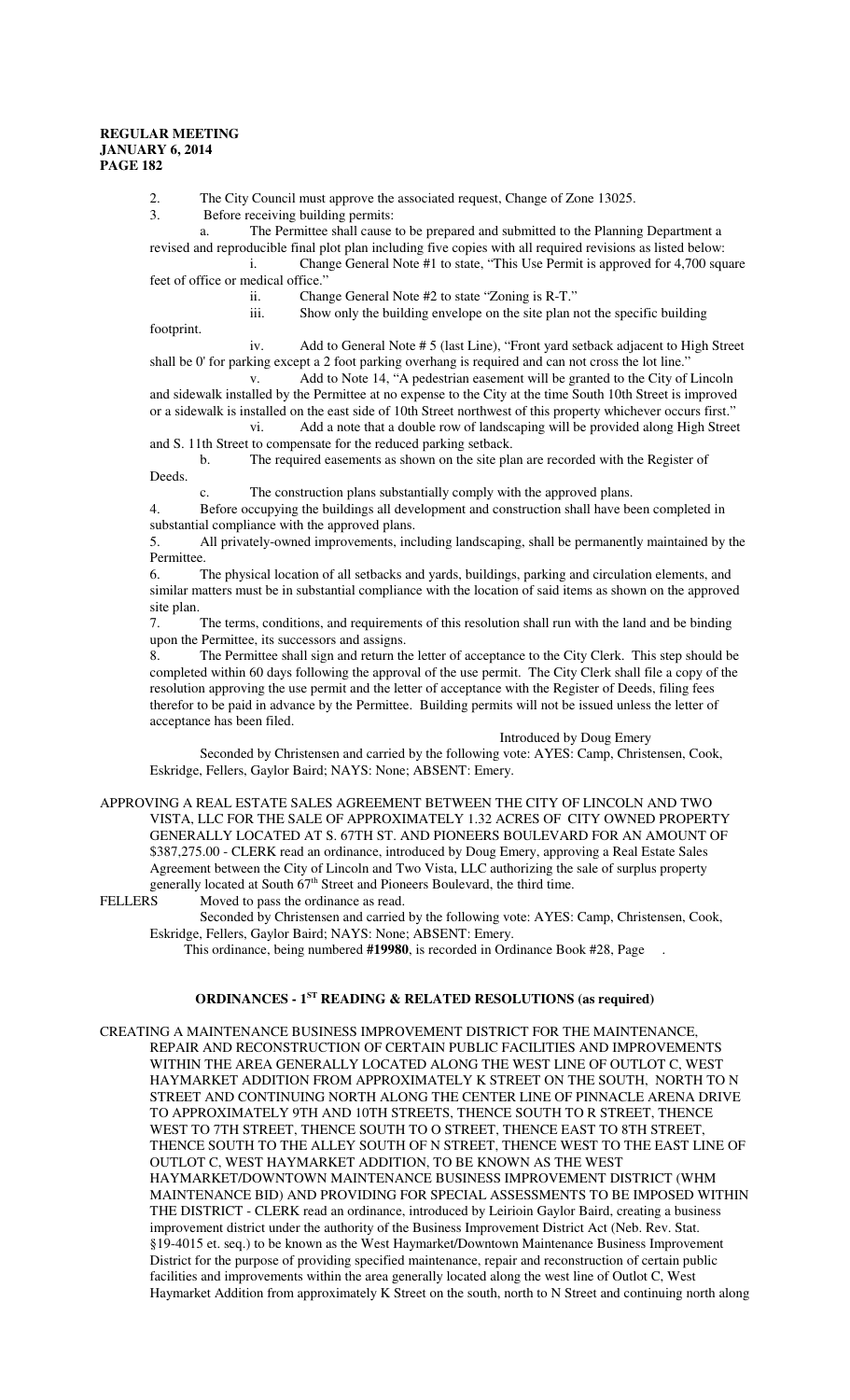the center line of Pinnacle Arena Drive to approximately 9th and 10th Streets, thence south to R Street, thence west to 7th Street, thence south to O Street, thence east to 8th Street, thence south to the alley south of N Street, thence west to the east line of Outlot C, West Haymarket Addition; providing for special assessments to be imposed within the district based upon the benefits conferred; and providing maximum limits upon such assessments, the first time.

CREATING A MANAGEMENT BUSINESS IMPROVEMENT DISTRICT FOR THE PURPOSE OF PROVIDING WORK AND IMPROVEMENT PROGRAMS WITHIN THE AREA ROUGHLY BOUNDED BY PINNACLE ARENA DRIVE ON THE WEST AND NORTH, NORTH 10TH STREET ON THE EAST, AND Q, R AND N STREETS ON THE SOUTH TO BE KNOWN AS THE WEST HAYMARKET/DOWNTOWN MANAGEMENT BUSINESS IMPROVEMENT DISTRICT (WHM MANAGEMENT BID) AND PROVIDING FOR SPECIAL ASSESSMENTS TO BE IMPOSED WITHIN THE DISTRICT - CLERK read an ordinance, introduced by Leirion Gaylor Baird, creating a business improvement district under the authority of the Business Improvement District Act (Neb. Rev. Stat. § 19-4015 et seq.) (the Act) to be known as the West Haymarket/Downtown Management Business Improvement District, within the area generally bounded by Pinnacle Arena Drive on the west and north, North 10th Street on the east, and Q, R, and N Streets on the south, for the purpose of providing for certain work and improvement programs under the Act for the betterment of the district and employing or contracting for personnel, including administrators, as may be necessary or proper to carry out such work and improvement programs; providing for special assessments to be imposed within the district based upon the benefits conferred; and providing maximum limits upon such assessments, the first time.

CREATING A CORE MANAGEMENT BUSINESS IMPROVEMENT DISTRICT FOR THE PURPOSE OF PROVIDING WORK AND IMPROVEMENT PROGRAMS WITHIN THE AREA GENERALLY BOUNDED BY PINNACLE ARENA DRIVE ON THE WEST AND NORTH, NORTH 8TH AND NORTH 9TH STREETS ON THE EAST, AND O AND N STREETS ON THE SOUTH, TO BE KNOWN AS THE WEST HAYMARKET/DOWNTOWN CORE MANAGEMENT BUSINESS IMPROVEMENT DISTRICT (WHM CORE BID) AND PROVIDING FOR SPECIAL ASSESSMENTS TO BE IMPOSED WITHIN THE DISTRICT - CLERK read an ordinance, introduced by Leirion Gaylor Baird, creating a business improvement district under the authority of the Business Improvement District Act (Neb. Rev. Stat. § 19-4015 et seq.) (the Act) to be known as the West Haymarket/Downtown Core Management Business Improvement District, within the area generally bounded by Pinnacle Arena Drive on the west and north, North 8th and North 9th Street on the east, O and N Streets on the south, for the purpose of providing for certain work and improvement programs under the Act for the betterment of the district and employing or contracting for personnel, including administrators, as may be necessary or proper to carry out such work and improvement programs providing for special assessments to be imposed within the district based upon the benefits conferred; and providing maximum limits upon such assessments, the first time.

AMENDING SECTION 2.76.400 OF THE LINCOLN MUNICIPAL CODE RELATING TO LEAVES OF ABSENCE WITHOUT PAY TO INCLUDE PROVISIONS FOR A TEMPORARY LOSS OF FUNDING - CLERK read an ordinance, introduced by Leirion Gaylor Baird, amending Section 2.76.400 relating to Leaves of Absence Without Pay to allow employees who have been laid off due to loss of funding a leave of absence without using their applicable leave balances; and repealing Section 2.76.400 of the Lincoln Municipal Code as hitherto existing, the first time.

- AMENDING THE PAY SCHEDULES OF EMPLOYEES WHOSE CLASSIFICATIONS ARE ASSIGNED TO THE PAY RANGE PREFIXED BY THE LETTERS X, M AND E BY CHANGING THE CLASS TITLES OF PERSONNEL CLERK, PERSONNEL COORDINATOR AND PERSONNEL OPERATIONS SPECIALIST TO HUMAN RESOURCES CLERK, HUMAN RESOURCES COORDINATOR AND HUMAN RESOURCES SPECIALIST - CLERK read an ordinance, introduced by Leirion Gaylor Baird, amending Section 1 of Ordinance No. 19911 passed August 12, 2013, relating to the pay schedules of employees whose classifications are assigned to the pay range which is prefixed by the letter "X," to change the class title " Personnel Clerk" to "Human Resources Clerk"; amending Section 1 of Ordinance No. 19908 passed August 12, 2013 to change the class title "Personnel Coordinator" to "Human Resources Coordinator"; and amending Section 1 of Ordinance No. 19909 passed August 12, 2013 (as amended by Ordinance No. 19919 passed September 16, 2013) to change the class title "Personnel Operations Specialist" to "Human Resources Specialist." , the first time.
- AMENDING THE PAY SCHEDULES OF EMPLOYEES WHOSE CLASSIFICATIONS ARE ASSIGNED TO THE PAY RANGE PREFIXED BY THE LETTER N TO DELETE THE CLASSIFICATION OF FIRE AIR TECHNICIAN - CLERK read an ordinance, introduced by Leirion, Gaylor Baird, amending Section 1 of Ordinance No. 18972 passed August 6, 2007 (as amended by Ordinance No. 19794 passed October 15, 2012), relating to the pay schedules of employees whose classifications are assigned to the pay range which is prefixed by the letter "N,"by deleting the job classification of "Fire Air Technician.", the first time.
- AMENDING THE PAY SCHEDULES OF EMPLOYEES WHOSE CLASSIFICATIONS ARE ASSIGNED TO THE PAY RANGE F (IAFF) TO ADD THE CLASSIFICATION OF FIRE AIR TECHNICIAN - CLERK read an ordinance, introduced by Leirion Gaylor Baird, amending Section 1 of Ordinance No. 19907 passed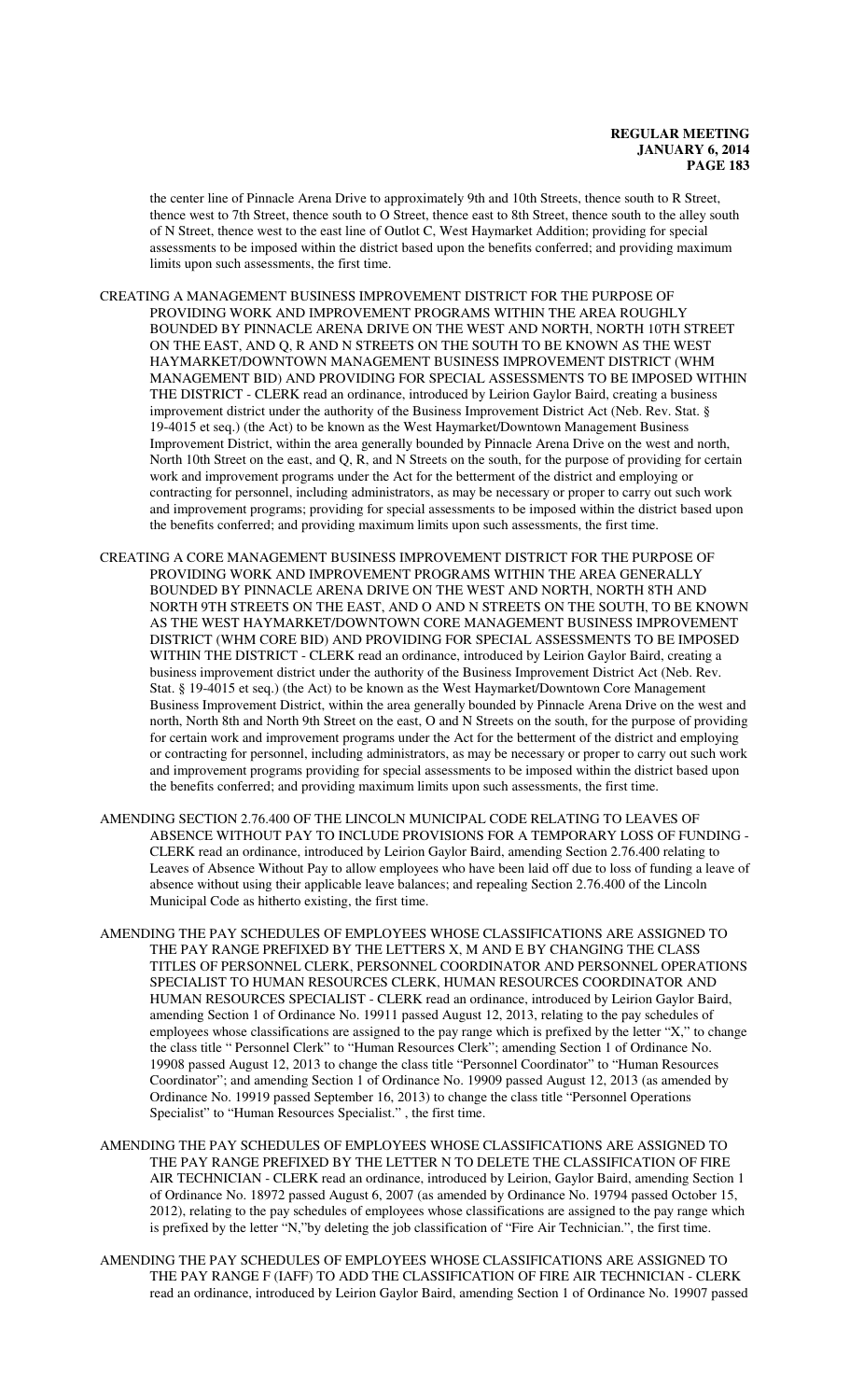August 12, 2013 relating to the pay schedules of employees whose classifications are assigned to the pay range which is prefixed by the letter "F," to add the job classification of "Fire Air Technician" to the IAFF pay plan with a proposed pay range of F11, the first time.

- CHANGE OF ZONE 13026 APPLICATION OF HOPPE BROTHERS, LLC FOR A CHANGE OF ZONE FROM B-4 LINCOLN CENTER BUSINESS DISTRICT TO B-4 LINCOLN CENTER BUSINESS DISTRICT PUD ON PROPERTY GENERALLY LOCATED AT S. 21ST ST. AND N ST. FOR A PLANNED UNIT DEVELOPMENT DISTRICT DESIGNATION OF SAID PROPERTY; AND FOR APPROVAL OF A MIXED USE DEVELOPMENT INCLUDING RESIDENTIAL AND COMMERCIAL USES, WITH MODIFICATIONS TO THE DESIGN STANDARDS, ZONING ORDINANCE, AND LAND SUBDIVISION ORDINANCE - CLERK read an ordinance, introduced by Leirion Gaylor Baird, amending the Lincoln Zoning District Maps attached to and made a part of Title 27 of the Lincoln Municipal Code, as provided by Section 27.05.020 of the Lincoln Municipal Code, by changing the boundaries of the districts established and shown thereon, the first time.
- CHANGE OF ZONE 13027 APPLICATION OF LINCOLN PARKS AND RECREATION FOR A CHANGE OF ZONE FROM P PUBLIC USE DISTRICT TO P PUBLIC USE DISTRICT WITH LANDMARK OVERLAY TO DESIGNATE THE MUNY BUILDING, GENERALLY LOCATED AT 23RD AND N STS., AS A LANDMARK - CLERK read an ordinance, introduced by Leirion Gaylor Baird, amending the City of Lincoln Zoning District Map attached to and made a part of Title 27 of the Lincoln Municipal Code by designating certain property as a Landmark, the first time.
- AMENDING TITLE 28 OF THE LINCOLN MUNICIPAL CODE BY ADDING A NEW CHAPTER 28.03, REGULATIONS FOR POST CONSTRUCTION STORMWATER MANAGEMENT - CLERK read an ordinance, introduced by Leirion Gaylor Baird, amending Title 28 of the Lincoln Municipal Code relating to Stormwater Quality and Erosion and Sediment Control by adding a new Chapter 28.03 entitled "Regulations for Post Construction Stormwater Management" to provide requirements and criteria to manage stormwater runoff in the City of Lincoln, the first time.

# **RESOLUTIONS - 1ST READING - ADVANCE NOTICE**

- APPROVING AN INTERLOCAL SERVICE AGREEMENT BETWEEN THE CITY OF LINCOLN AND THE BOARD OF REGENTS OF THE UNIVERSITY OF NEBRASKA FOR DEVELOPMENT OF ONLINE FOOD HANDLER TRAINING PROGRAMS.
- APPROVING AN INTERLOCAL SERVICE AGREEMENT BETWEEN THE CITY OF LINCOLN AND THE UNIVERSITY OF NEBRASKA-LINCOLN OFFICE OF ONLINE AND DISTANCE EDUCATION TO PROVIDE THE ONLINE PORTAL FOR ONLINE FOOD HANDLER AND CITY ALCOHOL SERVER/SELLER TRAINING PROGRAMS AND THE ASSOCIATED TECHNICAL SUPPORT.
- APPROVING AN AGREEMENT BETWEEN THE CITY OF LINCOLN ON BEHALF OF THE LINCOLN-LANCASTER COUNTY HEALTH DEPARTMENT AND THE CITY OF WAVERLY, NEBRASKA, TO UPDATE THE EXISTING AGREEMENT FOR PROVIDING HEALTH REGULATION INSPECTION AND ENFORCEMENT WITHIN THE CORPORATE LIMITS OF THE CITY OF WAVERLY.
- APPROVING AN AGREEMENT BETWEEN THE CITY OF LINCOLN ON BEHALF OF THE LINCOLN-LANCASTER COUNTY HEALTH DEPARTMENT AND THE VILLAGE OF MALCOLM, NEBRASKA, TO UPDATE THE EXISTING AGREEMENT FOR PROVIDING HEALTH REGULATION INSPECTION AND ENFORCEMENT WITHIN THE CORPORATE LIMITS OF THE VILLAGE OF MALCOLM.
- APPROVING AN AGREEMENT BETWEEN THE CITY OF LINCOLN ON BEHALF OF THE LINCOLN-LANCASTER COUNTY HEALTH DEPARTMENT AND THE CITY OF HICKMAN, NEBRASKA, TO UPDATE THE EXISTING AGREEMENT FOR PROVIDING HEALTH REGULATION INSPECTION AND ENFORCEMENT WITHIN THE CORPORATE LIMITS OF THE CITY OF HICKMAN.
- APPROVING SMALL TOWN BAR INC. DBA ROADHOUSE BAR & GRILL AS A KENO SATELLITE SITE AT 1501 CENTER PARK RD.
- AMENDING THE NEBRASKA INNOVATION CAMPUS REDEVELOPMENT AGREEMENT TO EXPAND THE PHASE I PROJECT AREA TO ACCOMMODATE CONSTRUCTION OF A NEW GREENHOUSE COMPLEX.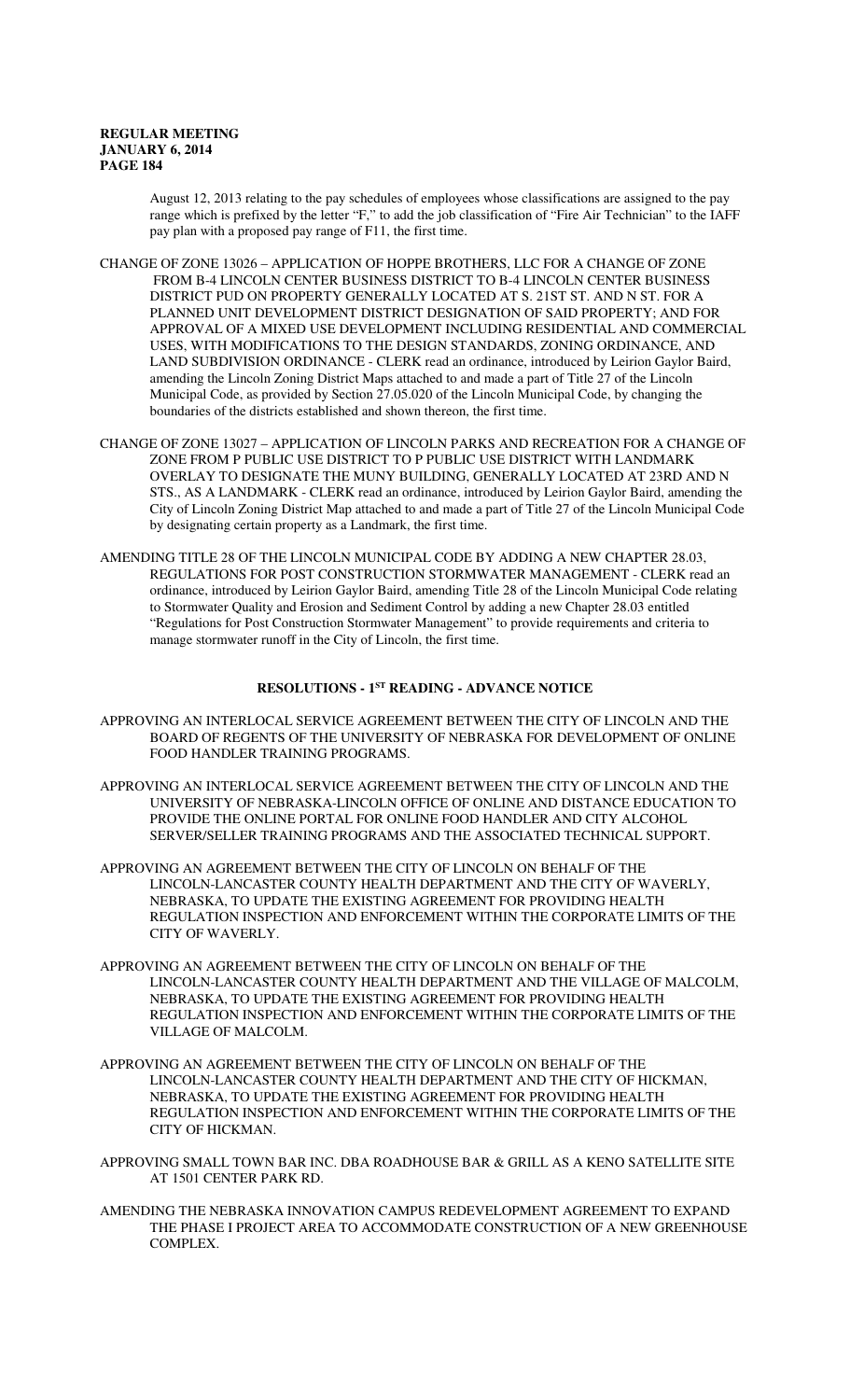- APPROVING AN AGREEMENT BETWEEN THE CITY OF LINCOLN, ON BEHALF OF THE LINCOLN-LANCASTER COUNTY HEALTH DEPARTMENT, AND THE VILLAGE OF FIRTH, NEBRASKA FOR HEALTH REGULATION INSPECTION AND ENFORCEMENT WITHIN THE VILLAGE OF FIRTH.
- APPROVING A SERVICE AGREEMENT BETWEEN THE CITY OF LINCOLN, ON BEHALF OF THE LINCOLN-LANCASTER COUNTY HEALTH DEPARTMENT, AND LINCOLN PUBLIC SCHOOLS TO ALLOW THE USE OF LPS FACILITIES FOR EMERGENCY MASS CLINIC OPERATIONS.
- APPOINTING CAMEYA RAMIREZ-ROUSSEAU TO THE CITIZEN POLICE ADVISORY BOARD FOR A TERM EXPIRING NOVEMBER 17, 2014.
- APPOINTING REBECCA GARRETT-FERGUSON TO THE POLICE AND FIRE PENSION PLAN INVESTMENT BOARD FOR A TERM EXPIRING SEPTEMBER 1, 2017.
- REAPPOINTING MICHEAL Q. THOMPSON TO THE HUMAN RIGHTS COMMISSION FOR A TERM EXPIRING DECEMBER 31, 2016.
- APPOINTING CINDY REMPE TO THE AIR POLLUTION CONTROL ADVISORY BOARD FOR A TERM EXPIRING SEPTEMBER 1, 2016.
- APPROVING A SERVICE AGREEMENT BETWEEN THE CITY OF LINCOLN AND BRYAN COLLEGE OF HEALTH SCIENCES FOR CLINICAL TRAINING AT EASTERDAY RECREATION CENTER FOR PUBLIC HEALTH STUDENTS FOR A TWO YEAR TERM.
- APPROVING AN INTERLOCAL AGREEMENT BETWEEN THE CITY OF LINCOLN, LANCASTER COUNTY AND THE NEBRASKA DEPARTMENT OF ADMINISTRATIVE SERVICES FOR PRINTING SERVICES AND SUBSEQUENT MAILING SERVICES FOR A TWO YEAR TERM.
- APPROVING A LPA PROGRAM AGREEMENT BETWEEN THE CITY OF LINCOLN AND THE NEBRASKA DEPT. OF ROADS FOR THE USE OF FEDERAL SURFACE TRANSPORTATION PROGRAM FUNDS FOR PRELIMINARY ENGINEERING, CONSTRUCTION AND CONSTRUCTION ENGINEERING FOR THE 17TH/A, 17TH/D AND 17TH/WASHINGTON TRAFFIC SIGNAL REPLACEMENTS. (STATE PROJECT NO. LCLC-5227(8), CN 13261).
- APPROVING A LPA PROGRAM AGREEMENT BETWEEN THE CITY OF LINCOLN AND THE NEBRASKA DEPT. OF ROADS FOR THE USE OF FEDERAL SURFACE TRANSPORTATION PROGRAM FUNDS FOR PRELIMINARY ENGINEERING, CONSTRUCTION AND CONSTRUCTION ENGINEERING OF THE A STREET/ REGENCY SIGNAL REPLACEMENT. (STATE PROJECT NO. LCLC-5220(5), CN 13262).
- APPROVING A LPA PROGRAM AGREEMENT BETWEEN THE CITY OF LINCOLN AND THE NEBRASKA DEPT. OF ROADS FOR THE USE OF FEDERAL SURFACE TRANSPORTATION PROGRAM FUNDS FOR PRELIMINARY ENGINEERING, CONSTRUCTION AND CONSTRUCTION ENGINEERING OF THE 48TH/CALVERT AND 56TH/CALVERT SIGNAL REPLACEMENT. (STATE PROJECT NO. LCLC-5239(10), CN 13260).
- APPROVING AN AGREEMENT BETWEEN THE CITY OF LINCOLN AND LANCASTER COUNTY TO ALLOW FOR A JOINT CRACK SEALING CONTRACT ON S. 70TH ST. FROM ROKEBY RD. TO YANKEE HILL RD.
- APPROVING A LPA PROGRAM AGREEMENT BETWEEN THE CITY OF LINCOLN AND THE NEBRASKA DEPT. OF ROADS FOR THE USE OF FEDERAL SURFACE TRANSPORTATION PROGRAM FUNDS FOR PRELIMINARY ENGINEERING, CONSTRUCTION AND CONSTRUCTION ENGINEERING OF THE 48TH/HWY. 2 SIGNAL REPLACEMENT. (STATE PROJECT NO. LCLC-5239(9), CN 13253).
- APPROVING A FUNDING AGREEMENT BETWEEN THE CITY AND THE NEBRASKA DEPT. OF ROADS FOR RELOCATION OF EXISTING WATERLINE FACILITIES RELATED TO IMPROVEMENTS AT THE INTERSECTION OF U.S. HWY. 6 (W. O ST.) AND S.W. 40TH ST. (PROJECT NO. HSIP-6-6(161), CN 13093).
- APPROVING AN AGREEMENT BETWEEN THE CITY OF LINCOLN AND WATERSHED INVESTMENT CONSULTANTS, INC. TO PROVIDE INVESTMENT CONSULTING SERVICES REGARDING THE POLICE AND FIRE PENSION FOR A THREE YEAR TERM EXPIRING DECEMBER 31, 2016.